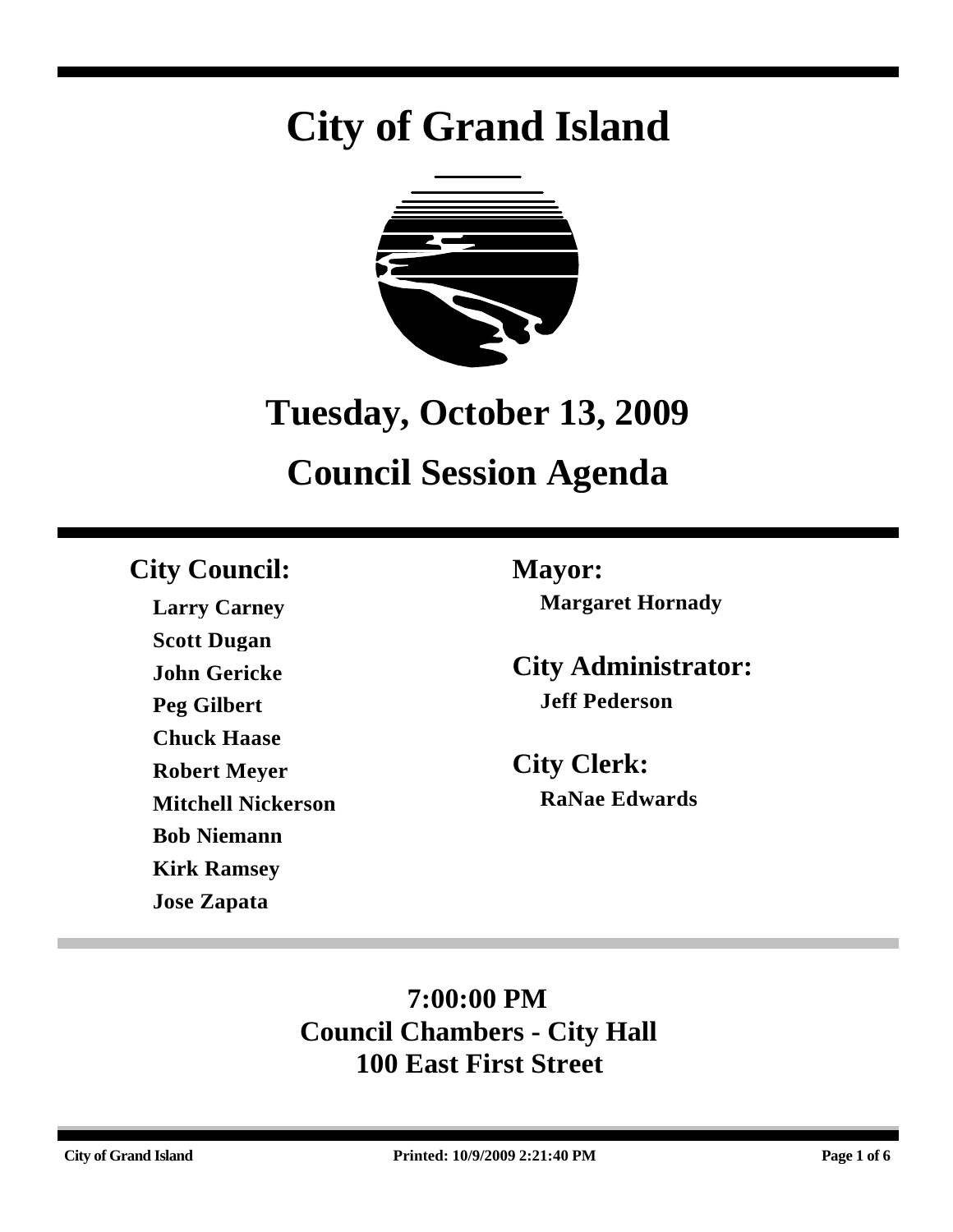#### **Call to Order**

**This is an open meeting of the Grand Island City Council. The City of Grand Island abides by the Open Meetings Act in conducting business. A copy of the Open Meetings Act is displayed in the back of this room as required by state law.**

**The City Council may vote to go into Closed Session on any agenda item as allowed by state law.**

#### **Invocation**

**Pledge of Allegiance**

**Roll Call**

#### **A - SUBMITTAL OF REQUESTS FOR FUTURE ITEMS**

**Individuals who have appropriate items for City Council consideration should complete the Request for Future Agenda Items form located at the Information Booth. If the issue can be handled administratively without Council action, notification will be provided. If the item is scheduled for a meeting or study session, notification of the date will be given.**

#### **B - RESERVE TIME TO SPEAK ON AGENDA ITEMS**

**This is an opportunity for individuals wishing to provide input on any of tonight's agenda items to reserve time to speak. Please come forward, state your name and address, and the Agenda topic on which you will be speaking.**

#### **MAYOR COMMUNICATION**

**This is an opportunity for the Mayor to comment on current events, activities, and issues of interest to the community.**

#### **C - PRESENTATIONS AND PROCLAMATIONS**

- **C1 Recognition of Jeremy Watson, Audio/Visual Technician for Work Performed on Receiving the "Savvy Award"**
- **C2 Proclamation "Disability Awareness Month" October, 2009**

**C3 Proclamation "National Arts & Humanities Month" October, 2009**

#### **E - PUBLIC HEARINGS**

**E1 Public Hearing Concerning Acquisition of Utility Easement - 3815 Arch Avenue -**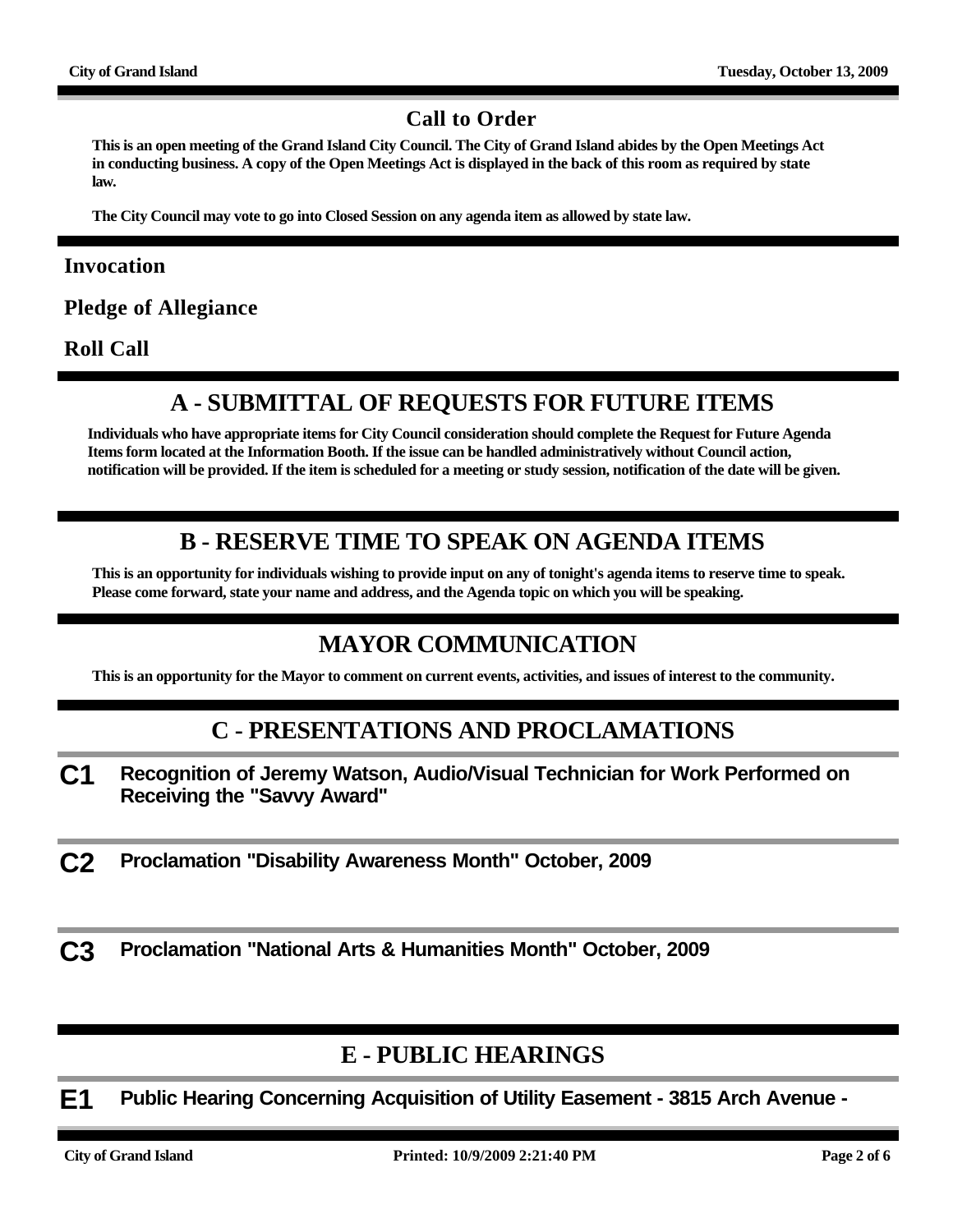**Preferred Pump & Equipment, LP**

- **E2 Public Hearing Concerning Acquisition of Utility Easement -Timberline & Good Samaritan Place - Evangelical Lutheran Good Samaritan Society**
- **E3 Public Hearing Concerning Acquisition of Utility Easement West Side of 3515 Old Potash Hwy. (KIA Dealership) - Anderson**
- **E4 Public Hearing Concerning Acquisition of Utility Easement East Side of 3625 Old Potash Hwy. - County of Hall, Nebraska/ Hornady**

*Are there any items the council would like removed from the consent agenda?*

#### **G - CONSENT AGENDA**

- **G1 Approving Minutes of September 22, 2009 City Council Regular Meeting**
- **G2 Approving Appointments of Mindy Gilbertson and Melissa DeLaet to the Community Development Advisory Board**
- **G3 #2009-241 Approving City Council Meeting Schedule for 2010**
- **G4 #2009-242 Approving Agreement for Funding with the Central Nebraska Ethnic Festival**
- **G5 #2009-243 Approving Agreement for Funding with the Crisis Center, Inc.**
- **G6 #2009-244 Approving Agreement for Funding with the Grand Island Area Council for International Visitors**
- **G7 #2009-245 Approving Agreement for Funding with the Convention & Visitors Bureau**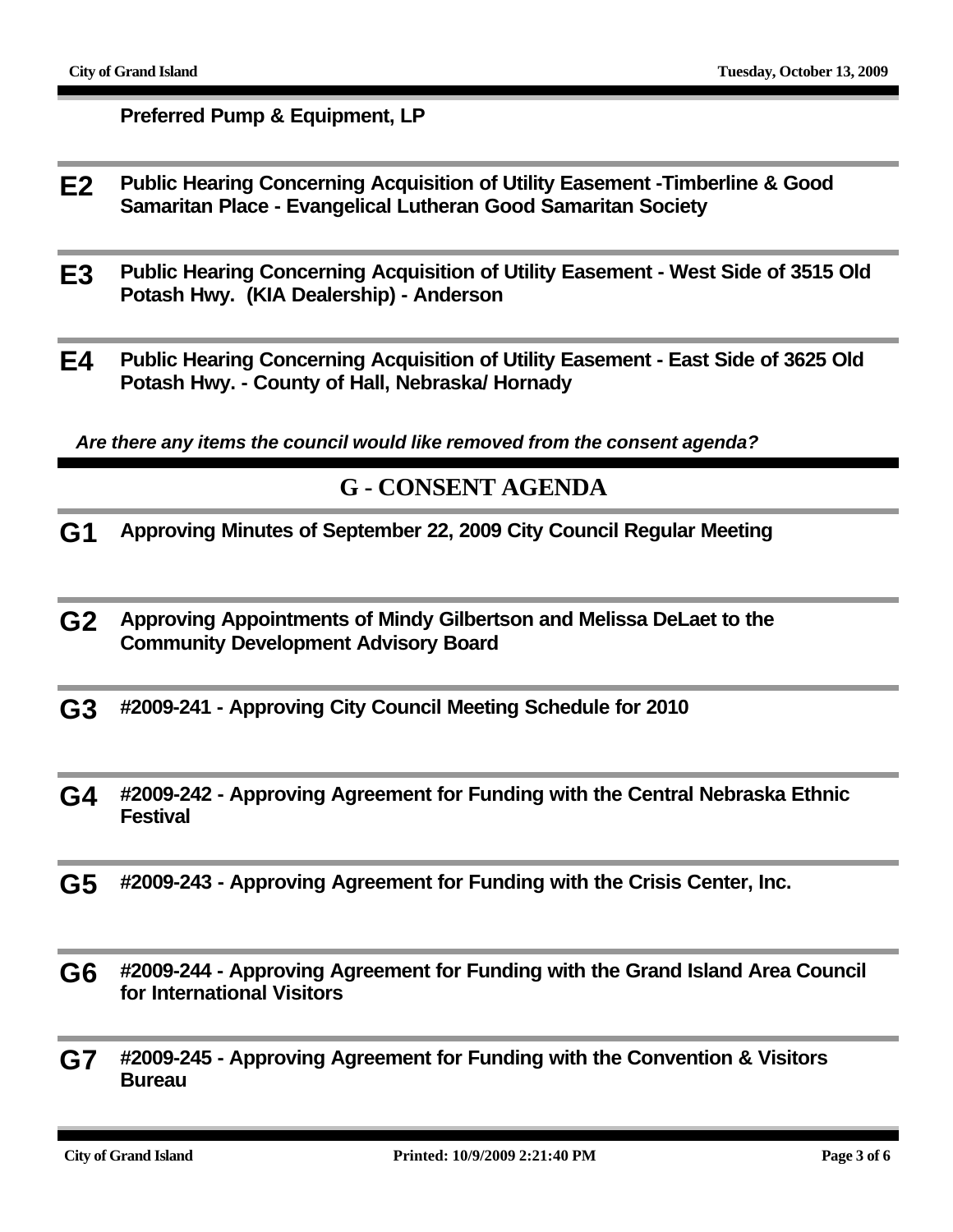- **G8 #2009-246 Approving Agreement for Funding with Izaak Walton Kids Fishing Derby**
- **G9 #2009-247 Approving Agreement for Funding with Hope Harbor**
- **G10 #2009-248 Approving Agreement for Funding with the Grand Island Multicultural Coalition**
- **G11 #2009-249 Approving Agreement for Funding with Senior Citizens Industries, Inc.**
- **G12 #2009-250 Approving Agreement for Funding with Clean Community System**
- **G13 #2009-251 Approving Acquisition of Utility Easement 3815 Arch Avenue Preferred Pump & Equipment LP**
- **G14 #2009-252 Approving Acquisition of Utility Easement Timberline & Good Samaritan Place - Evangelical Lutheran Good Samaritan Society**
- **G15 #2009-253 Approving Acquisition of Utility Easement West Side of 3515 Old Potash Hwy. (KIA Dealership) - Anderson**
- **G16 #2009-254 Approving Acquisition of Utility Easement East Side of 3625 Old Potash Hwy. - County of Hall, Nebraska/Hornady**
- **G17 #2009-255 Approving Award of Engineering Services Contract for Burdick Unit 2 Generator Breaker**
- **G18 #2009-256 Approving Change Order #1 Diamond Engineering Coal Storage Expansion Project at PGS - 2009**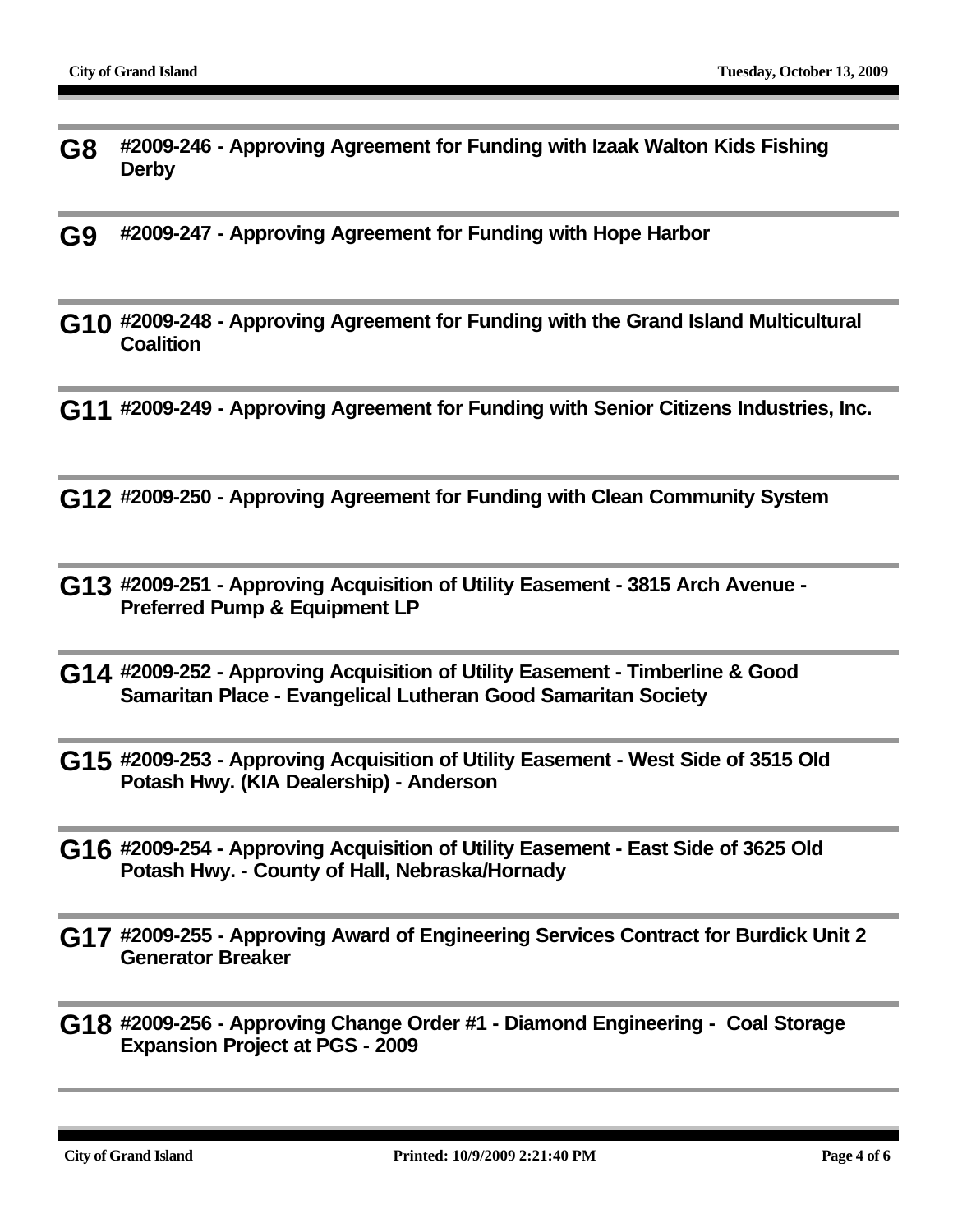- **G19 #2009-257 Approving Bid Award for Snow Removal Services for the 2009/2010 Winter Season**
- **G20 #2009-258 Approving Bid Award for Street Improvement Project No. 2009-P-3; First Street from Clark Street to Eddy Street (Eastbound US Highway 30)**
- **G21 #2009-259 Approving Bid Award for 47,000 GVW Dump Truck Streets Division of the Public Works Department**
- **G22 #2009-260 Approving Bid Award for Street Sweeper for the Streets Division of the Public Works Department**
- **G23 #2009-261 Approving Storm Water Management Plan Program Grant Application**
- **G24 #2009-262 Approving Amendment No. 1 to the Agreement with Felsburg, Holt & Ullevig for Quiet Zone Improvements**
- **G25 #2009-263 Approving Certificate of Final Completion for the 2009 Asphalt Resurfacing Project No. 2009-AC-1**
- **G26 #2009-264 Approving Award of Proposal for Engineering Services Related to Aeration Basin Improvements**
- **G27 #2009-265 Approving Bid Award for Improvement Project 2010-WWTP-1 for Construction of Sludge Storage Facility at the Waste Water Treatment Plant**
- **G28 #2009-266 Approving Contract with PoliceReports. US for On Line Accident Reports**
- **G29 #2009-267 Approving Bid Award for Furnishing and Installation of Ball Field Lighting at Veterans Athletic Field Complex**

**G30 #2009-268 - Approving Financial Institutions List for Public Funds**